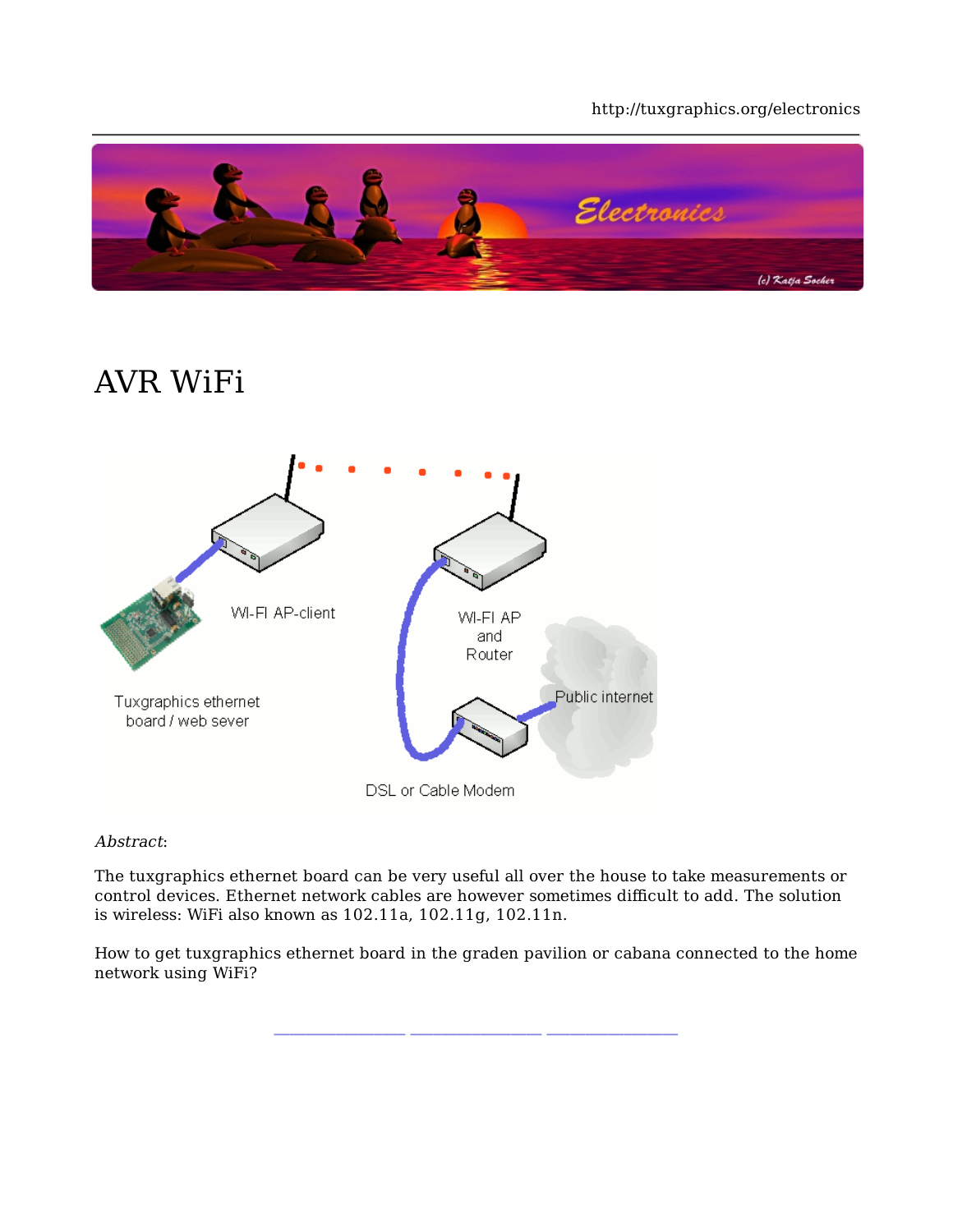### WiFi

It would be possible to connect an AVR microcontroller to a WiFi card. The challenge is however the encryption. There are not only a number of different encryption algorithms but it is as well a challenge to implement all of them in a microcontroller.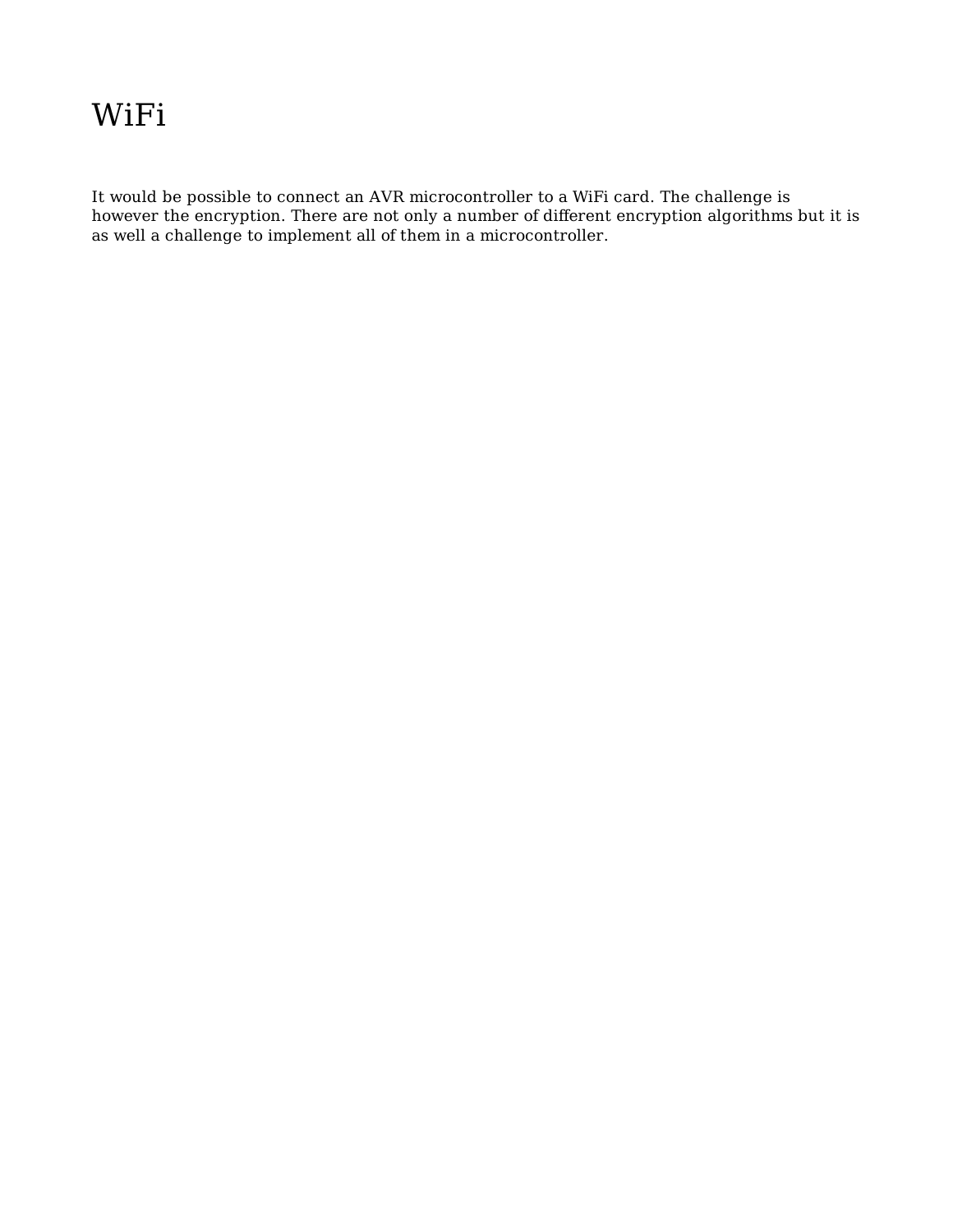## Off the shelf WiFi AP-clients

There is a lot of completion in the market for WiFi electronics and all of those devices are mass produced. I bought recently a new Longshine WA-45 WIFI AP-client for 35 dollar. The price is to low that it becomes impossible to compete with that. The best solution is therefore to use such an off the shelf WiFi AP-client.

You can find a variety of those WiFi AP-clients in any specialized supermarket for computer and electronics. They are usually sold as "WiFi Bridge and Access Point". On the box it will normally say **"WIFI Access Point" or "WIFI Bridge" but NOT "WIFI Router"**. On the back of the box you might see some explanation saying that you need in addition a router to connect to the internet and that this system can be used to connect existing ethernet devices to a wireless network.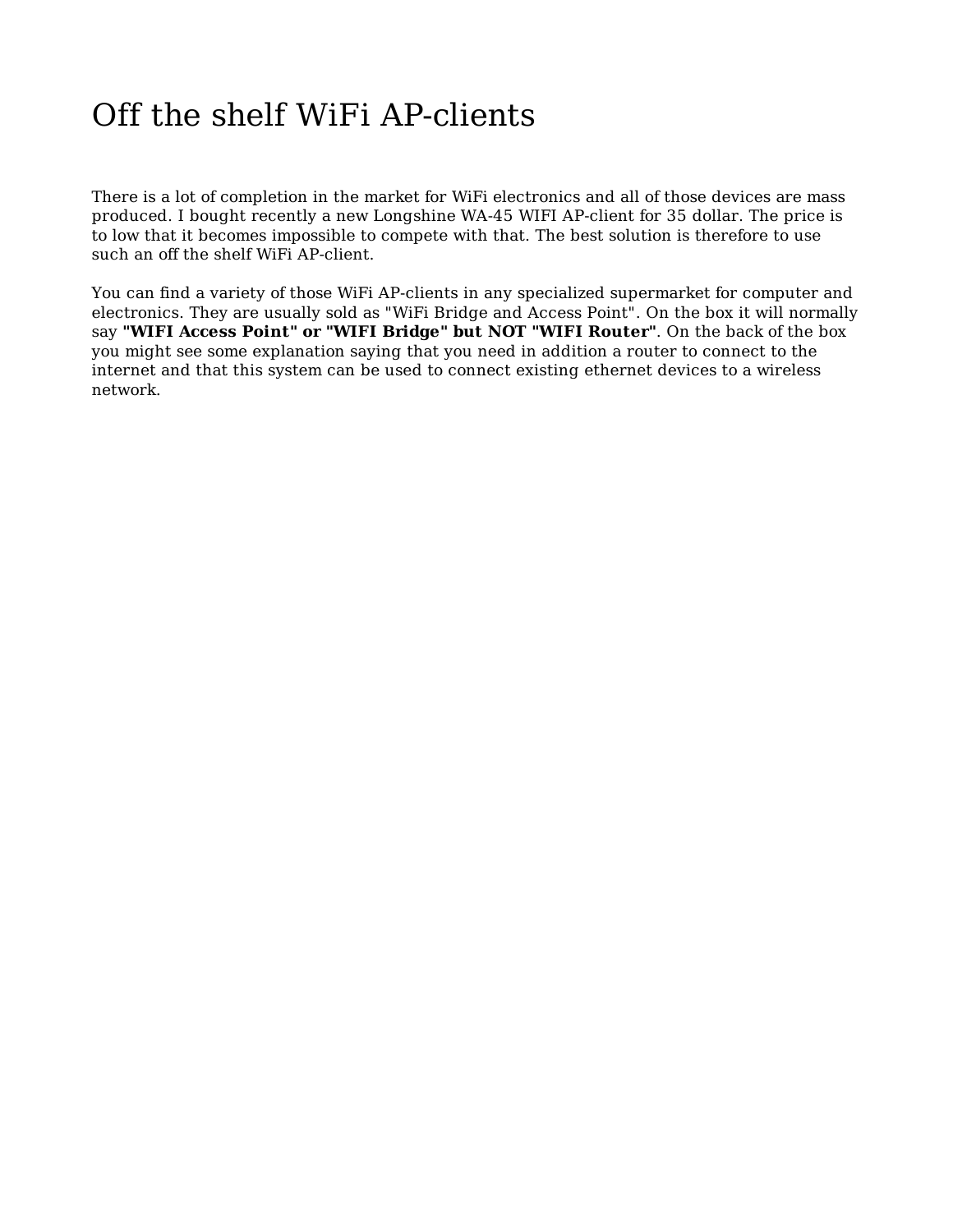## How to use a WiFi AP-client

Those "WIFI Access Points" can normally be configured to work in a couple of different modes:

- **WIFI AP (Access Point)**
- **WDS (Wireless Distribution System) Bridge** with AP or without AP function. This is used to enable wireless interconnection of multiple APs. This works usually only if you have two or more WDS bridges of the same type.
- **AP-Client**. An AP-Client will transform any IEEE 802.3 device (wired network device) into an 802.11b/g/n wireless client. This mode is also known as Gaming Console WIFI Adapter or Wireless-Client mode.

We are after the "AP-Client" mode.

Those "WIFI Access Points" are small boxes with a single ethernet rj45 jack and an antenna. You configure them to connect to a given WIFI network identified by its name (SSID).

Here is how they look like. Most of them work very well.



Longshine WA-45, works very well.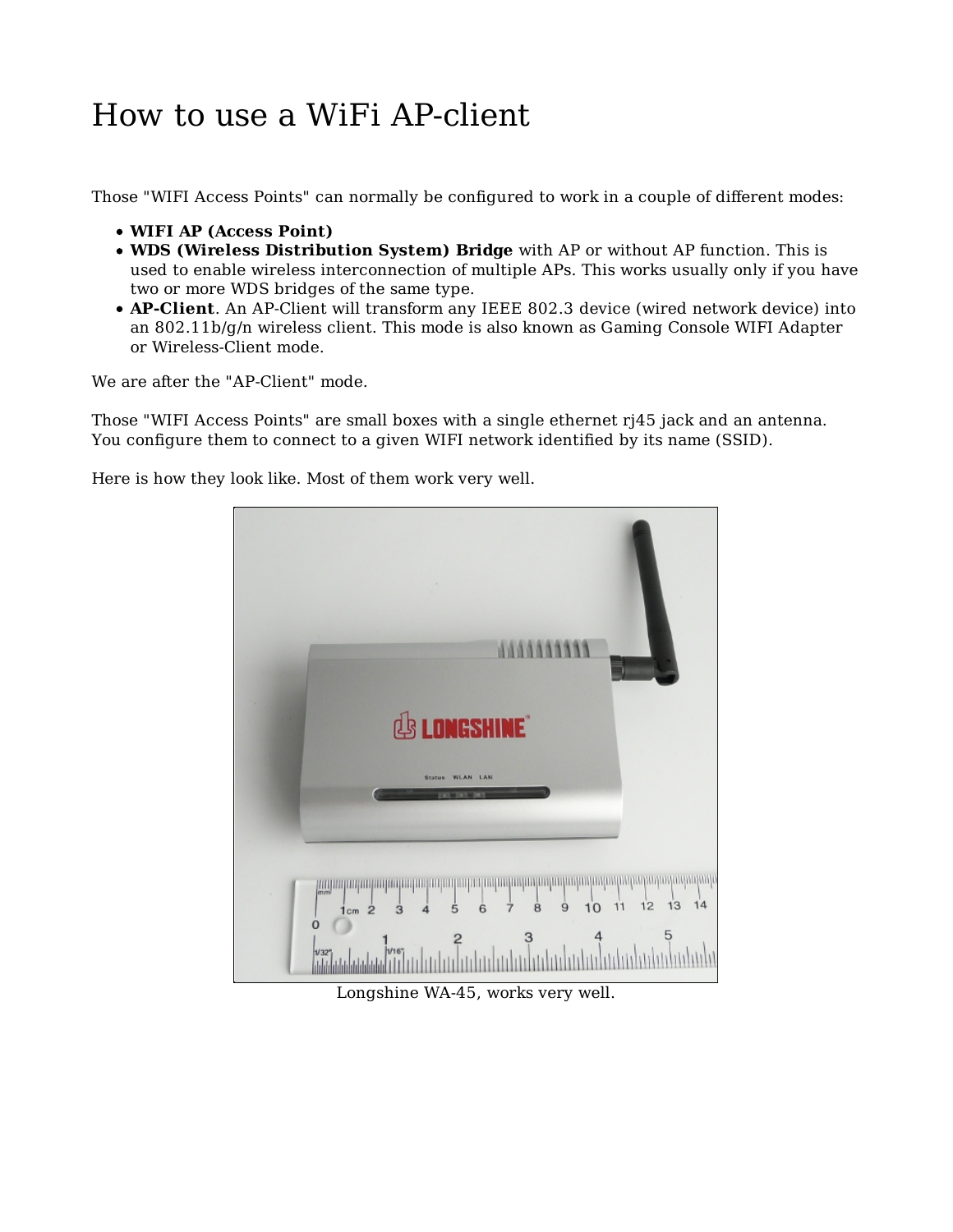![](_page_4_Picture_0.jpeg)

Level 1 wap0006, works very well.

A product to avoid is the D-LINK DWL-2100A. It can not be used to connect a server to a WiFi network as it does not handle initial Ethernet ARP broadcasts correctly.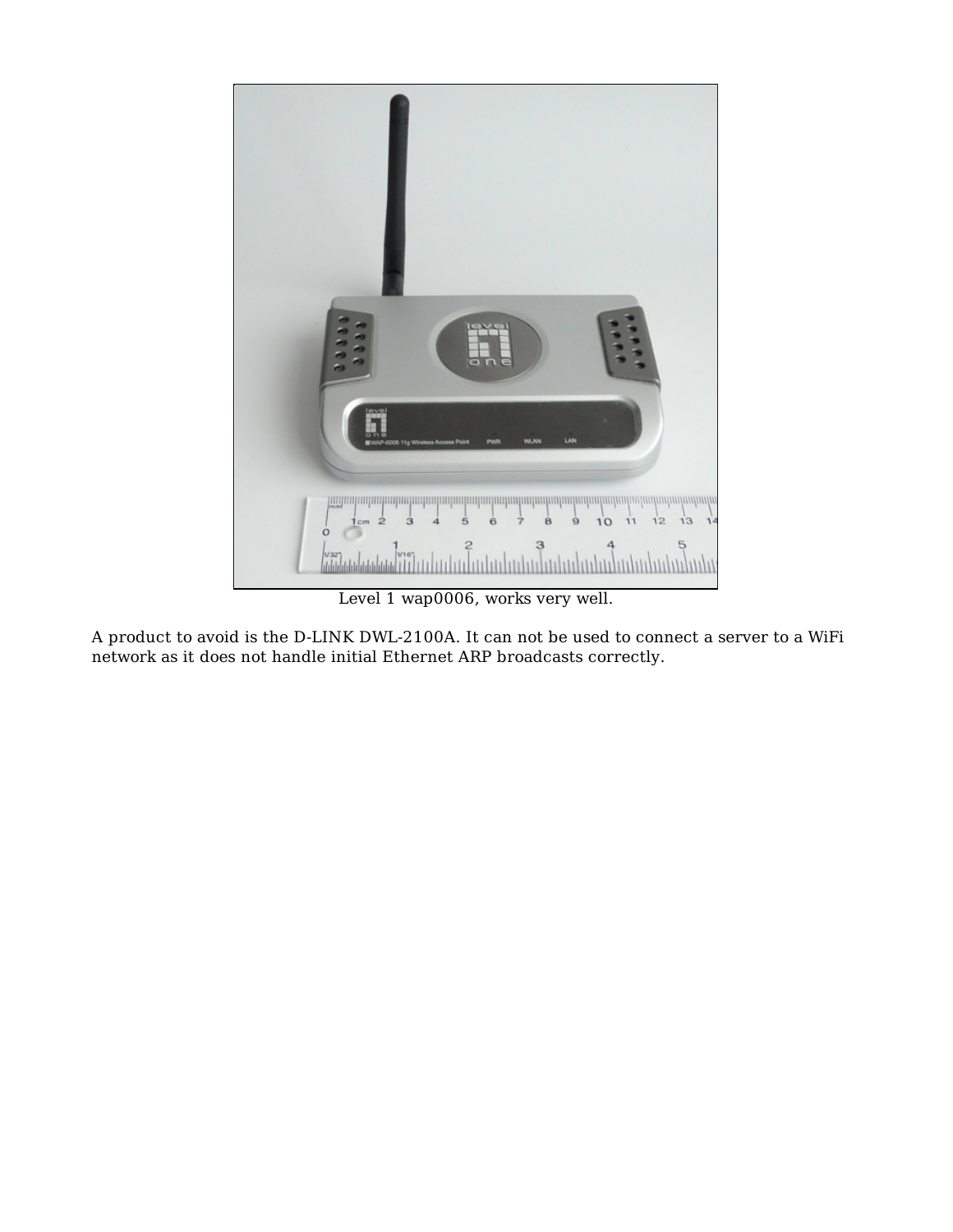## Wireless Client Configuration

The setup is from a hardware point of view very simple. You just connect the AVR ethernet board to AP-client adapter with a short cable.

The configuration might be a bit more complicated. In most cases you will have to connect in your computer with an ethernet cable and then access a configuration web page at a factory pre-set IP address.

The details depend on the manufacturer but I can give a few tips. You want the WiFi AP-client to be as "dumb" as possible. It should be a "wireless cable" to the AVR ethernet board.

The AP-client configuration should normally require only the following parameters. If the menu system asks for more parameters then you are probably in the wrong mode.

- 1. Mode: AP-client.
- 2. Band: 802.11 A/G/N, select the band that is compatible with your already existing WIFI network.
- 3. ESSID of the AP to connect to. The "name" of your already existing WIFI network.
- WLAN MAC: Some AP-clients might requires this and others not. The idea is that there 4. could be bigger WIFI networks with multiple APs and you want to select one of the APs by its MAC address. If this option is needed then go to your already existing WIFI router and check what the MAC address on the WIFI side is.
- 5. A page with security and encryption related settings.
- 6. A page with LAN IP setup. Here you configure the IP address under which the AP-client can be reached for configuration purposes. This page has nothing to do with the IP address of the ethernet board you want to attach. A good AP-client has a field called **"clone MAC"** where you can specify the MAC address under which the board shall be visible in the WiFi LAN. Set it to the MAC address of the board that you plan to attach.

Once you think that the configuration is complete I suggest to take a PC, shut down the PCs WIFI interface and connect it to the WIFI AP-client adapter. Check if it gets a new IP address from the DHCP server insider you WiFi Router (not the AP-client) and check on the PC what that address is. Then go to a different PC in the network and ping that address. Connect the tuxgraphics ethernet board once this this test was successful.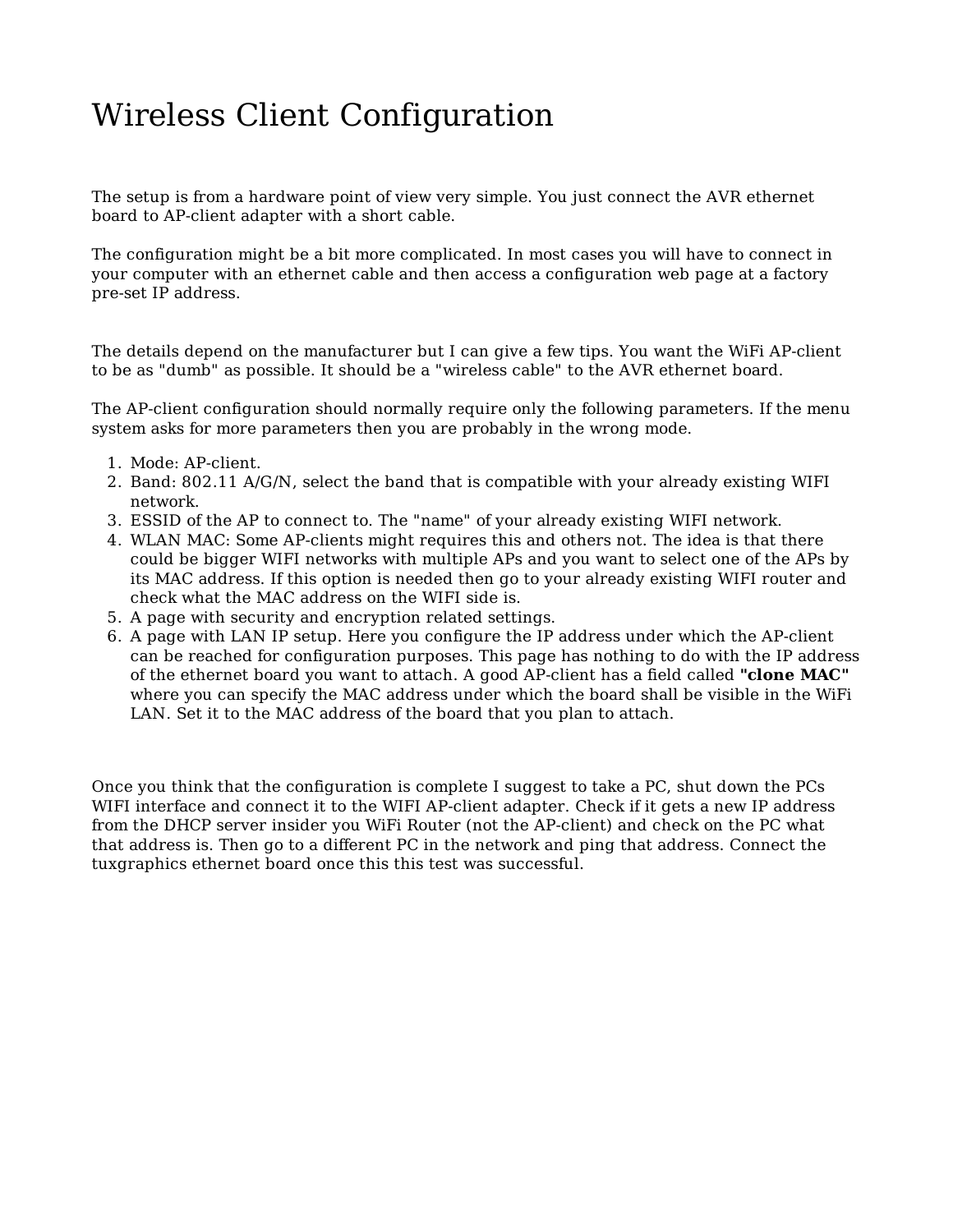# Reliability of WiFi

We all love WiFi because it can provide network access at a decent speed all over the house. There are however temporary reliability issues related to interference with other devices such as the neighbors WiFi system or cordless phones and some toys for children. Cordless phone are particularly problematic because you can not see them when scanning for other interfering WiFi networks. There is as well a problem with penetration through iron enforced concrete walls or aluminum foil vapor barriers used in wooden houses.

Nothing beats the reliability of a wired ethernet cable but we all use WiFi because it has an aspect of convenience.